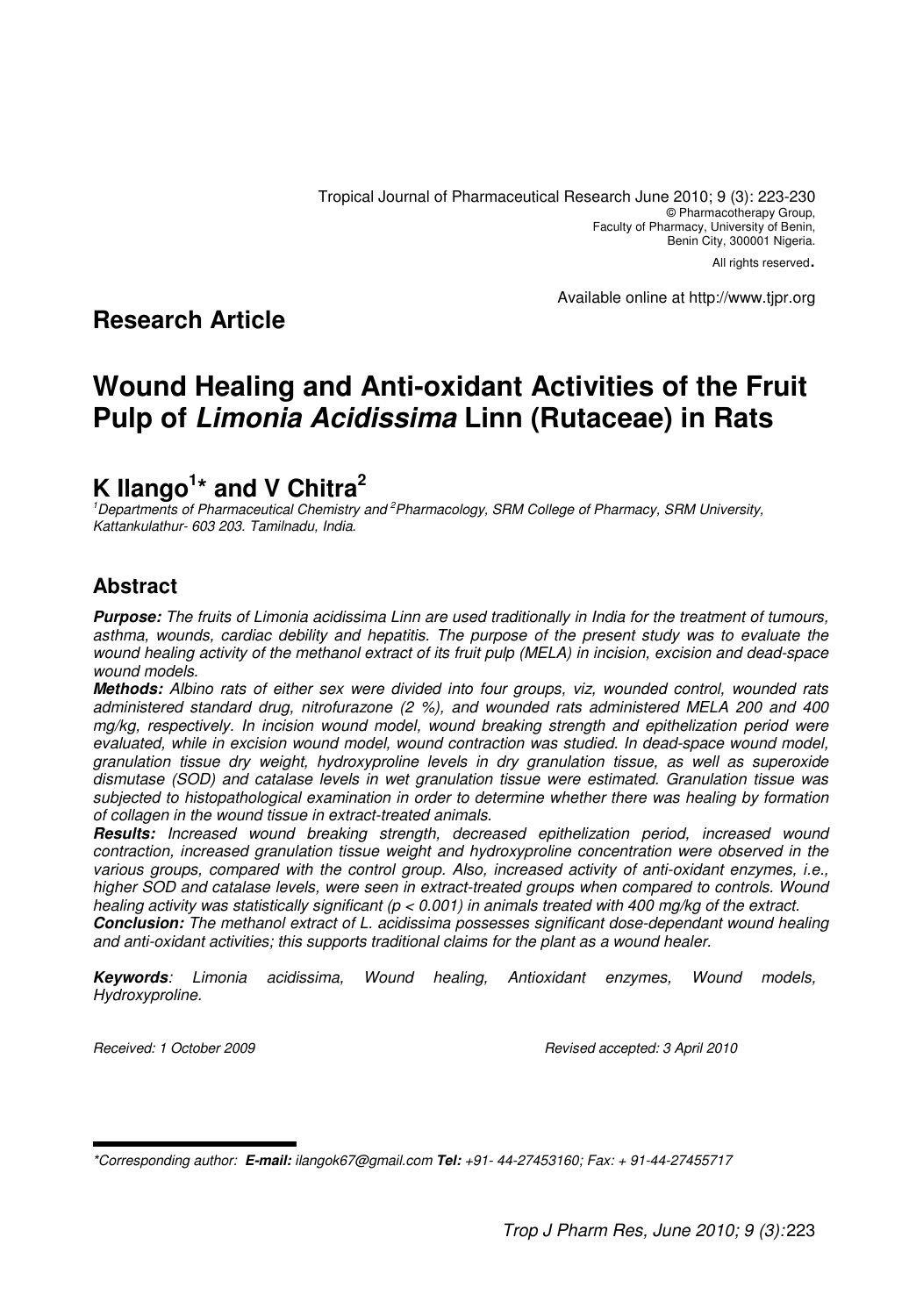## **INTRODUCTION**

Limonia acidissima Linn, syn. Feronia limonia (Rutaceae) is a moderate-sized deciduous tree grown throughout India. The fruits are woody, rough and used as a substitute for bael in diarrheoa and dysentery [1]. The bark and leaves of the plant are used for vitiated conditions of vata and pita while the fruits are used for tumours, asthma, wounds, cardiac debility and hepatitis [2]. The fruit contains flavanoids, glycosides, saponins and tannins [3]**.** Some coumarins [4, 5] and tyramine derivatives [6] have also been isolated from the fruits of Limonia. The leaves were reported to possess hepatoprotective activity [7] while the fruit shells contain antifungal compounds, namely, psoralene, xanthotoxin, 2, 6-dimethoxybenzoquinone and osthenol [8]**.** The stem bark of the plant has yielded (-)- (2S)-5,3'-dihydroxy-4'-methoxy-6",6"dimethyl chromeno-(7,8,2",3")-flavanone along with several known compounds, including an alkaloid, five coumarins, a flavanone, a lignan, three sterols and a triterpene, which were found to possess antimicrobial activity [9]**.** 

The process of wound-healing involves inflammation, cell proliferation and contraction of collagen lattice formation [10]. When wound occurs, it is accompanied (within a short time) by pain, reddening and oedema, which are the classical symptoms of inflammation. These symptoms are caused by the release of eicosanoids, prostaglandins, leukotrienes and reactive oxygen species (ROS). ROS is produced in high amounts at the site of wound as a defense mechanism against invading bacteria. At the same time, the process of wound healing may be hampered in the presence of free radicals (which can damage wound surrounding cells) or by microbial infection [11]. Hence, this study was undertaken to evaluate the wound healing and antioxidant activities of the methanol extract of Limonia acidissima in experimentally-induced wound in rats.

### **EXPERIMENTAL**

#### **Plant material**

The ripe fruits of Limonia acidissima were purchased from a local market in Chennai, India, during the month of August 2008 and separated into pulp and shell .The plant was authenticated by Prof. P Jayaraman, a taxonomist at Plant Anatomy Research Centre (PARC), Tambaram, Chennai, India. A voucher specimen (no. SRMCP/07/08) has been deposited in the Department of Pharmacognosy, SRM College of Pharmacy for future reference. The fruit pulp was shade-dried, coarsely powdered using a cutter mill and stored in an air-tight, lightresistant container for further use.

### **Extraction**

The fruit pulp powder was defatted with hexane using a Soxhlet apparatus. The defatted marc was further Soxhlet-extracted with methanol and the extract obtained was concentrated using a rotary flash evaporator. The extract yield was 23 %w/w on dry weight basis, and it was stored in a vacuum desiccator for pharmacological evaluation.

### **Drug formulation**

The extract (0.5 g) was mixed with 9.5 g of simple ointment in a porcelain tile and transferred to a tightly-closed amber coloured container. Two types of drug formulations were prepared: For topical administration, 5% w/w ointment was prepared in simple ointment Base I.P. For oral administration, 200 and 400mg/kg suspensions of the extract was prepared in corn oil for administration orally by intragastric tube.

#### **Animals**

Inbred adult male Wistar albino rats (150 - 200 g) and albino mice were obtained from the animal house of SRM College of Pharmacy. The animals were maintained in a well- ventilated room at a temperature of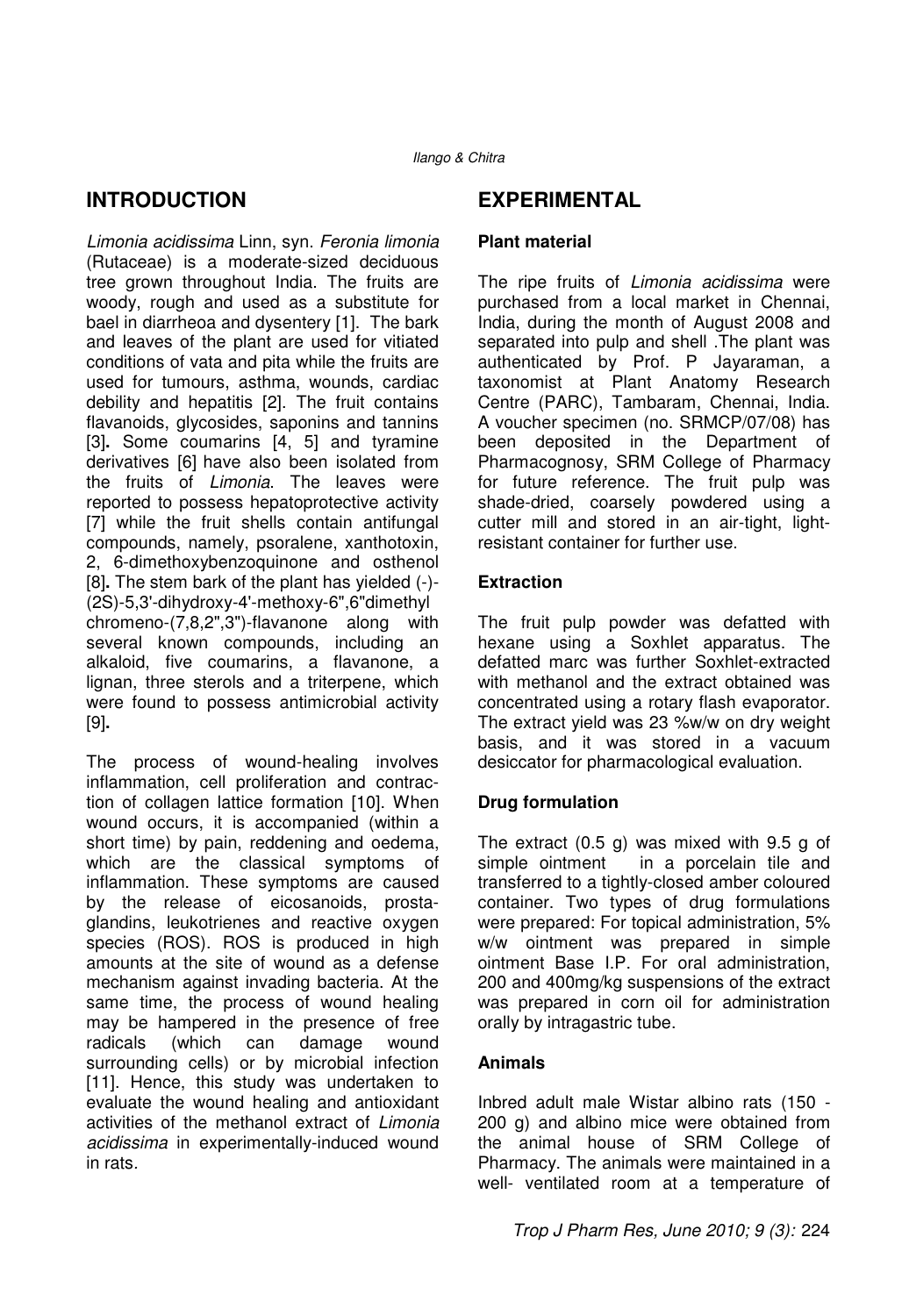25±1˚C with 12:12 hour light/dark cycle in polypropylene cages. Standard pellet feed (Hindustan Lever, Bangalore) and tap water was provided *ad libitum* throughout the experimentation period. The animals were acclimatized to laboratory conditions for 10 days prior to initiation of experiments. The project proposal was approvedby the Institutional Animal Ethical Committee (ref. no. IAEC/33/2007).

#### **Acute toxicity studies**

Acute oral toxicity of the extract was determined using nulliparous, non-pregnant female mice. The mice (n=6) were fasted for 3 h prior to the experiment, administered a single dose of the extract in water and observed for mortality up to the 48th hour. Based on the short term toxicity studies, the dose of the test animals were determined as per OECD guidelines 423 [12]. All the animals were observed for lethal or toxic signs after giving doses of up to 2000 mg/kg. Healthy rats (n=6) were orally fed with increasing doses (5mg/kg to 2 g/kg) of the extract for 14 days. Doses up to 2 g/kg body weight did not produce any toxicity and mortality. Of the maximum tolerated doses, 10 and 20% were selected for the study.

#### **Wound healing activity**

For assessment of wound healing activity, excision, incision and dead space wound models were used. The animals were divided into nine groups of 6 animals each, with three groups each used for excision, incision and dead space wound models, respectively.

In the incision wound model, Group I (control) was untreated (control). Group II (reference standard) received topical application of 2 %w/w nitrofurazone cream twice a day for 21 days, while Group III (test) received topical application of 5 %w/w of the extract in Simple Ointment I.P. twice a day for both excision and incision models for 21 days. In the excision wound model [13], Group I served as control (corn oil, 1ml/kg, topically).

Groups II and III received topical doses of 200 and 400 mg/kg of the extract, respectively, for 21 days. The animals were anaesthetized under light ether anesthesia and then the skin of the impressed area was excised to full thickness to obtain a wound area of about 500 mm $^2$ . The drugs were topically applied once a day until complete epithelization. The parameters studied were wound closure (measured at regular intervals of time to determine percent wound closure) and epithelization time (indicated by the formation of new epithelial tissue to cover the wound). Percent wound closure was recorded on days 4, 8, 12, 16, 20 and 21 until complete re-epithelialization was achieved. The day the scar peeled off without leaving any residual raw wound was considered the day complete epithelialization was attained.

In the incision model [14], the rats were anaesthetized by anesthetic ether and two longitudinal paravertibral incisions of 6 cm length were made through the skin and cutaneous muscle at a distance of about 1.5 cm from the midline on each side of the depilated back. After the incision, the parted skin was sutured 1 cm apart using surgical thread (no. 000) and curved needle (no. 11). The wounds were left undressed. The drugs were topically applied to the wound once a day until complete healing occurred. The sutures were removed on the 8th (postwound) day. .

#### **Determination of wound breaking strength**

The skin breaking strength of the 10-day old wound was measured by the method of Lee et al [15). The rats were secured to the operating table and a line was drawn on either side of the wound 3 mm away from the wound. Two Allice forceps were firmly applied to the line facing each other. One of the forceps was fixed, while the other was connected to a freely suspended lightweight polypropylene graduated container through a string run over to a pulley. Water was allowed to flow from the reservoir slowly and steadily into the container. A gradual increase in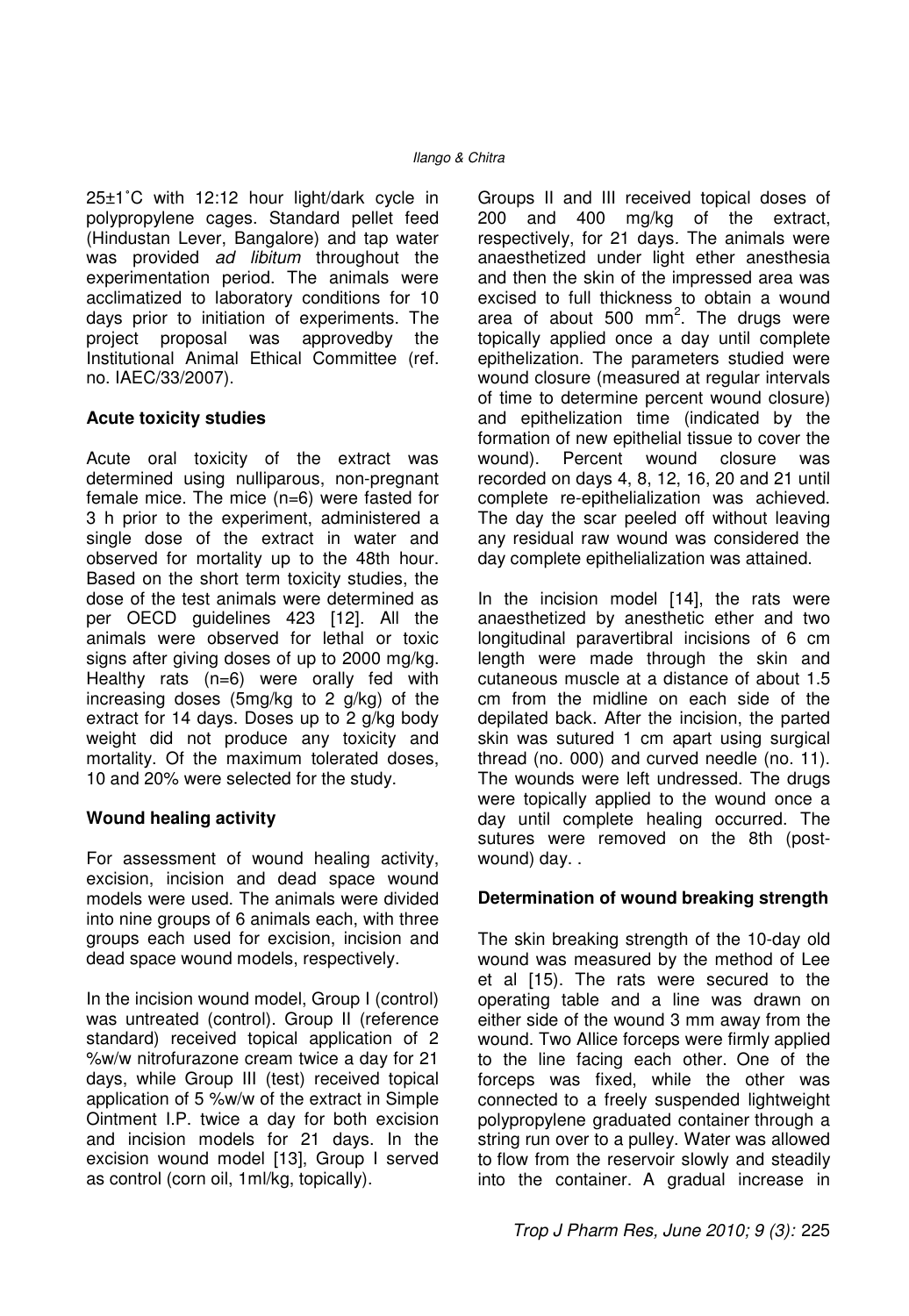weight was transmitted to the wound site pulling apart the wound edges. The moment the wound just opened up, the water flow was arrested and the volume of water collected in the container (approximately equal to its weight) was noted. Three readings were recorded for a given incision wound and the procedure was repeated on the wound on the contra lateral side. The mean reading of the group was taken as the breaking strength for a given group.

Dead space wounds were created by implanting two pre-weighed sterilized polypropylene tube (2.5 length x 0.25 cm diameter) beneath the dorsal para-vertebral skin of the anaesthetized rats. The animals were divided into three groups of six animals each. Group I served as control and the animals received the vehicle for 10 days. Group II (test group) had the wound treated with the extract (200 mg/kg) for 10 days. Group III (test group) wound was treated with the extract (400 mg/kg) for 10 days.

On the  $10^{th}$  (post-wound) day, the granulation tissues formed on the implanted tubes were carefully detached from surfaces of the tubes. The wet weight of the granulation tissue was noted. The breaking strength of granulation tissue was measured by the method of Lee et al [15]. Thereafter, the granulation tissues were collected, dried at  $60^{\circ}$  C for 24 h and their dry weights were noted. The dried tissue was added to 5 ml 6 M HCl and kept at  $110^{\circ}$ C for 24 h. The neutralized acid hydrolysate of the dry tissue was used for the determination of hydroxyproline [16]. Granulation tissue from the second tube was collected in phosphate-buffered saline for the estimation of antioxidant enzymes superoxide dismutase (SOD) [17] and catalase [18], while a piece of the wet granulation tissue was preserved in 10% formalin for histological studies.

#### **Estimation of hydroxyproline** [16]

Dry granulation tissue from both control and test groups were used for the estimation of

hydroxylproline. Hydroxyproline present in the neutralized acid hydrolysate was oxidized by sodium peroxide in presence of copper sulfate, and subsequently complexed with pdimethylaminobenzaldehyde to develop a pink colour that was measured spectrophotometrically at 540 nm.

### **Histopathological evaluation of wounded tissues**

A portion of the granulation tissue was subjected to histopathological studies. The tissues were fixed in 10% neutral formalin solution for 24 h and dehydrated with a sequence of ethanol–xylene solution series [19]**.** The materials were filtered and embedded with paraffin  $(40 - 60^{\circ} \text{ C})$  and microtome sections of  $5 \mu$  thickness taken. The sections were again processed with ethanol-xylene solvent series and stained with hemotoxylin-eosin dye. The histopathological changes observed were photographed using a compound light microscope (Novex, USA)

#### **Statistical analysis**

The results were expressed as mean ± SEM of 6 animals in each group. The data were statistically evaluated by one-way ANOVA, followed by Dunnet's t-test for comparison of test groups with control. Values of  $p < 0.05$ were considered statistically significant.

## **RESULTS**

The methanol extract of the fruit pulp of L. acidissima was non-toxic up to a dose of 2000 mg/kg. Therefore, 10 and 20% of this dose was selected for the evaluation of wound healing activity.

#### **Wound healing activity**

In the excision wound model, as shown in Table 1, the wound contracted progressively when treated with the extracts and the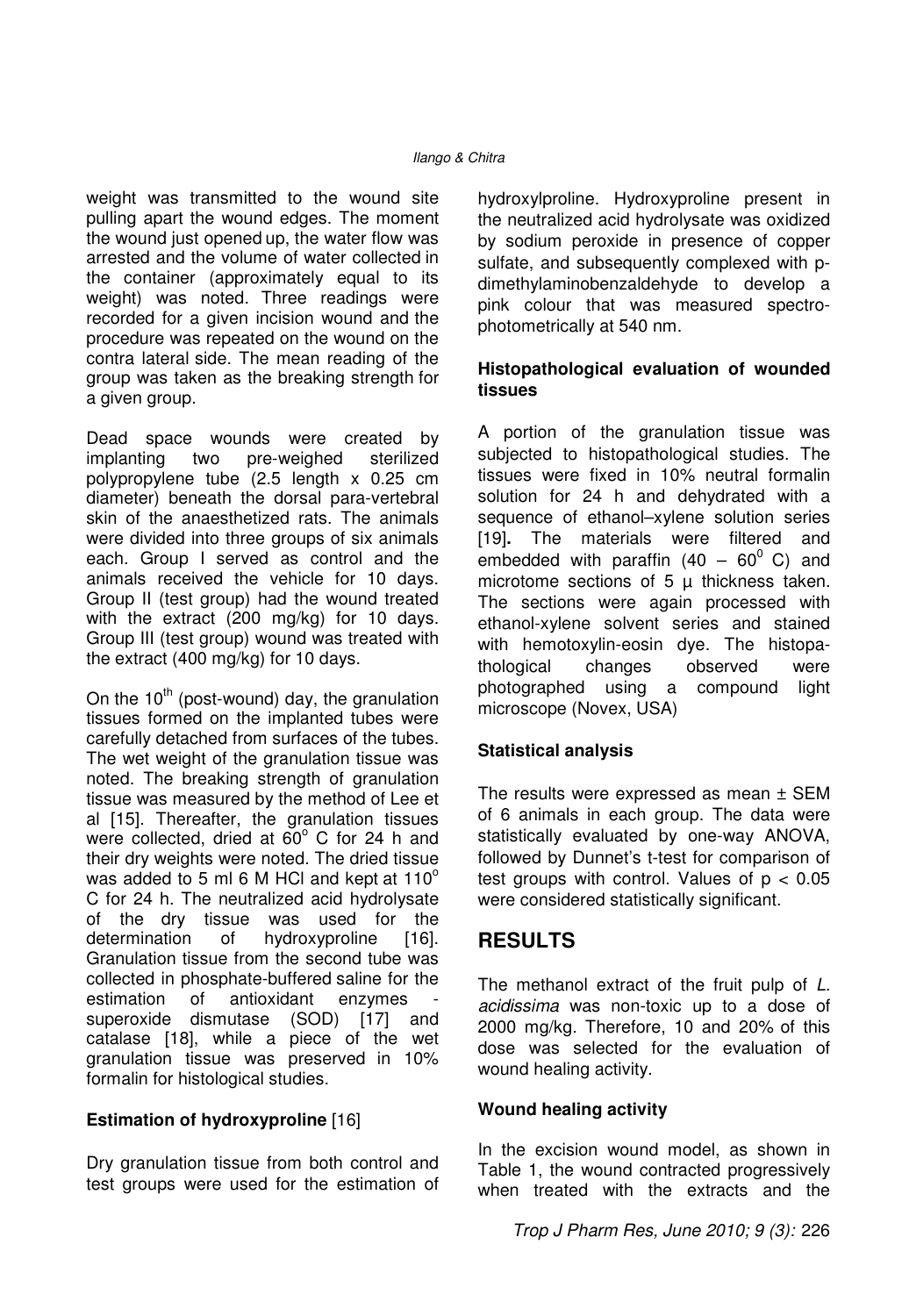#### Ilango & Chitra

reference drug and required a mean period of 16.0  $\pm$  0.8 days for optimum healing as evidenced by the shorter period required for eschar dropping. Thus the extracts promoted wound contraction significantly when compared with the control group.

The wounding healing results for the incision and dead space models are indicated in Table 2. Breaking strength, hydroxyproline, granulation tissue weight, as well as SOD and catalase all increased significantly (p < 0.05), following treatment with the extract and standard drug, when compared with the control group. Thus, the extract not only promoted wound healing but also exerted anti-oxidant activity.

#### **Histopathological evaluation**

The photomicrographs of the granulation tissues obtained from the animal wounds are shown in Fig 1. The images revealed that while increased number of fibroblasts can be

| Wound contraction (%)            |                |                |                |                |                 |                            |                          |  |  |  |
|----------------------------------|----------------|----------------|----------------|----------------|-----------------|----------------------------|--------------------------|--|--|--|
| <b>Treatment</b>                 | Day 0          | Day 4          | Day 8          | <b>Dav 12</b>  | Dav 16          | <b>Day 21</b>              | <b>Epithelialization</b> |  |  |  |
|                                  |                |                |                |                |                 |                            | period (day)             |  |  |  |
| Control                          | $12.5 + 2.6$   | $22.4 \pm 2.8$ | $42.4 \pm 1.2$ | $57.2 \pm 0.6$ | $67.4 \pm 0.5$  | $85.8 \pm 0.7$             | $20.0 + 0.9$             |  |  |  |
| Standard                         | $21.5 \pm 1.5$ | $36.0 \pm 0.7$ | $63.6 \pm 1.0$ | $78.8 + 0.4$   | $92 \pm 0.6***$ | $100+0***$                 | 15.0±0.06***             |  |  |  |
| Extract<br>$(200 \text{ mg/kg})$ | 12+ 0.44       | $23.5 \pm 0.8$ | $48.5 + 0.5$   | $60.2 + 0.8$   | $75.7 + 0.4$    | $89.8 \pm 0.5$             | $18.0 + 0.4$             |  |  |  |
| Extract<br>(400 mg/kg)           | $14 \pm 0.45$  | $23+0.54$      | $45.2 \pm 0.8$ | $70.7 \pm 0.5$ |                 | 89.8 ± 0.6** 98.8 ± 0.3*** | 16.6±0.3**               |  |  |  |

Values are mean  $\pm$  SEM (n=6);  $P < 0.05$ ;  $P < 0.01$ ;  $P > 0.01$ ;  $P > 0.001$  (when compared with wounded control and standard group)

**Table 2:** Effect of L.acidissima extract on incision and dead space wound models, and antioxidant enzymes

| <b>Treatment</b>                 | <b>Breaking</b><br>strength<br>(g) | <b>Hydroxyproline</b><br>mg/g tissue | Dry tissue<br>weight<br>(mq/100q rat) | <b>SOD</b><br>U/mg protein | Catalase<br>U/mg protein |
|----------------------------------|------------------------------------|--------------------------------------|---------------------------------------|----------------------------|--------------------------|
| Control                          | $275.1 \pm 22.9$                   | $15.5 \pm 0.5$                       | $30.5 + 0.2$                          | $1.8 + 0.5$                | $0.01 \pm 0.018$         |
| Standard                         | 427.4+30.3***                      | Nil                                  | Nil                                   | Nil                        | ۰                        |
| Extract<br>$(200 \text{ mg/kg})$ | $380.0 \pm 18.5$ **                | $55.2 + 0.3$                         | $44.6 \pm 0.3$                        | $4.9 \pm 0.8$              | $0.43 + 0.01$            |
| Extract<br>(400mg/kg)            | $418.0 \pm 16.5$ **                | $67.4 \pm 0.3$                       | $51.5 \pm 0.0$                        | $4.9 \pm 0.8$              | $0.58 + 0.02$            |

Values are mean+ SEM (n=6);  $*P < 0.05$ ;  $*P < 0.01$ ;  $**P < 0.001$  (when compared with groups I and II);  $*$ significant; \*\* more significant; \*\*\* highly significant; nil = no separate standard group for dead space in SOD = superoxide dismutase; the model

seen in animals in the control group, the collagen fibres are indistinguishable. On the other hand, animals treated with 200 mg/kg of the extract showed moderate collagenation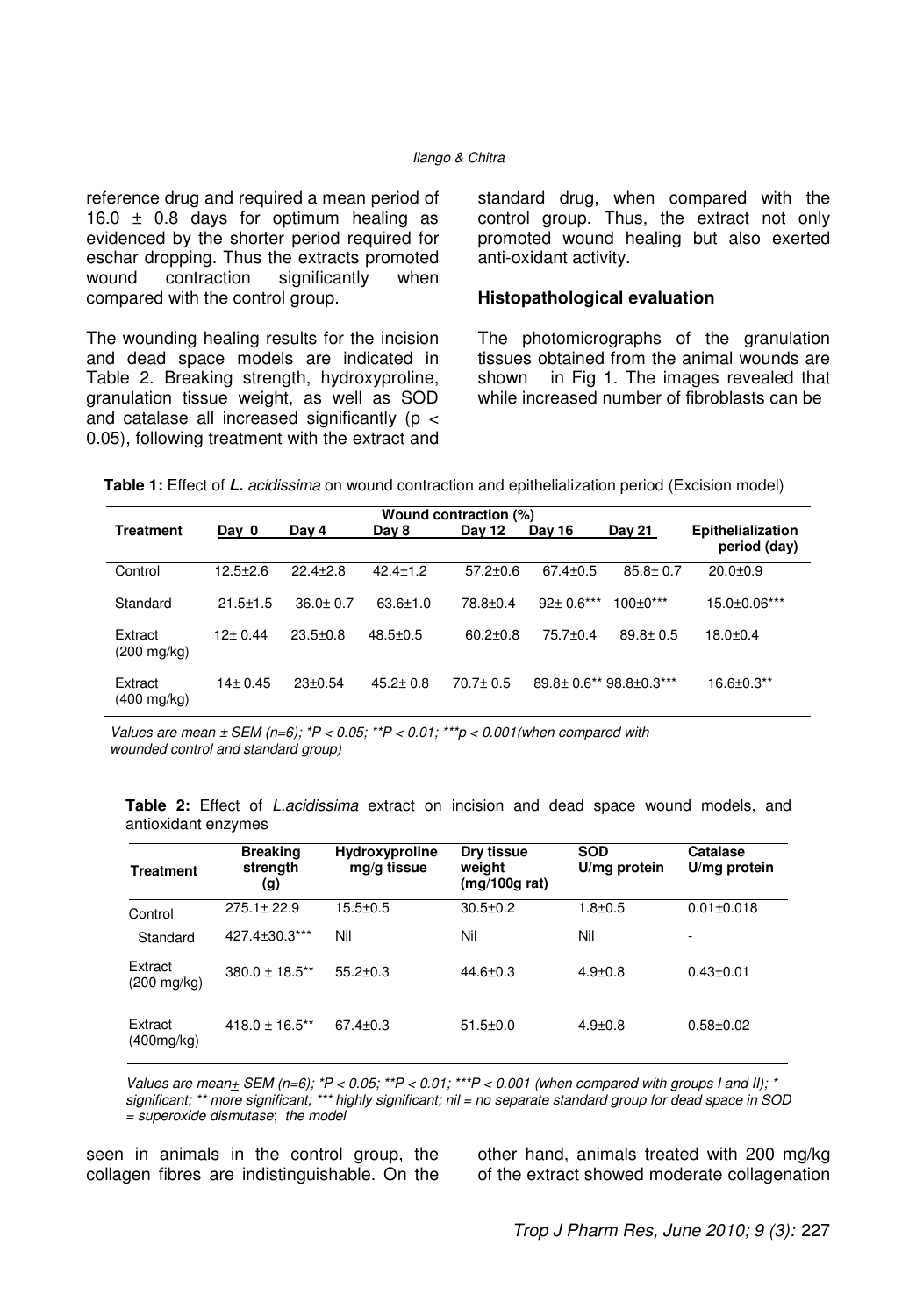and fibrosis. Animals treated with 400 mg/kg of the extract revealed even higher fibrosis and well-formed collagen fibres.



**Figure 1:** Histopathology of granulation tissue (a) Control animals, showing increased number of fibroblasts and indistinguishable collagen fibres; (b) L. acidissima extract-treated (200 mg/kg) animals, showing moderate collagenation and fibrosis; and (c)  $\overline{L}$ . acidissima extract-treated (400 mg/kg) animals, showing a high level of fibrosis as well as well-formed collagen fibres

## **DISCUSSION**

Wound healing or repair is a natural process of regenerating dermal and epidermal tissue, and may be categorized into three phases, viz, inflammation, proliferation and remodelling phase. In the inflammation phase, various growth factors such as tumour necrosis factor (TNF), interleukins (IL) are released to initiate the proliferation phase. The latter is characterized by angiogenesis, collagen deposition, granular tissue formation, epithelialization and wound contraction [20]. In the last phase, the levels of collagen production and degradation equalize, after which disorganized fibres are rearranged thus increasing the tensile strength of the wound [21]. The capacity of wound to heal depends, in part, on its depth, as well as on the overall health and nutritional

status of the individual. Following injury, inflammatory response occurs and the cells below the dermis begin to increase collagen production. Later, the epithelial tissue is regenerated. It is well known that stages in healing, namely, coagulation, inflammation,<br>microphasia, fibroblasts formation and microphasia, fibroblasts formation and collagenation, are intimately interlinked [22]. The process of wound contraction and epithelization is separate and independent. The activity of fibroblast is responsible for wound contraction and involves movement of entire dermis. Epithelization involves migration and proliferation of cells. It is known that stabilization of lysosomal membranes, inhibition of cellular migration and inhibition of fibroblast contraction are responsible for their anti-healing effects [23]. Thus, intervention in any one of these phases by drugs would eventually lead to either promotion or depression of collagenation, wound contraction and epithelization [24]**.**

In the present investigation, the methanol extract of L. acidissima at the doses of 200 and 400 mg/kg showed significantly increased healing by wound contraction, when compared to the control group. Increase in the breaking strength of the wound is indicative of improved collagenation which contributes to healing, enhances epithelization and promotes wound contraction by increasing granulation tissue weight due to infiltration of macrophages [25].

Collagen is a major protein of the extracellular matrix and is the component that ultimately contributes to wound strength. Breakdown of collagen liberates free hydroxyproline and its peptide. Therefore, measurement of hydroxyproline could be used as an index for determining collagen turnover [26]**.** The extract-treated groups showed significant increases in the level of hydroxyproline, which is a reflection of increased collagen content. This was confirmed by histopathological examination of wound granulation tissue which showed a well-developed matrix in extract-treated groups with the collagen was well-organized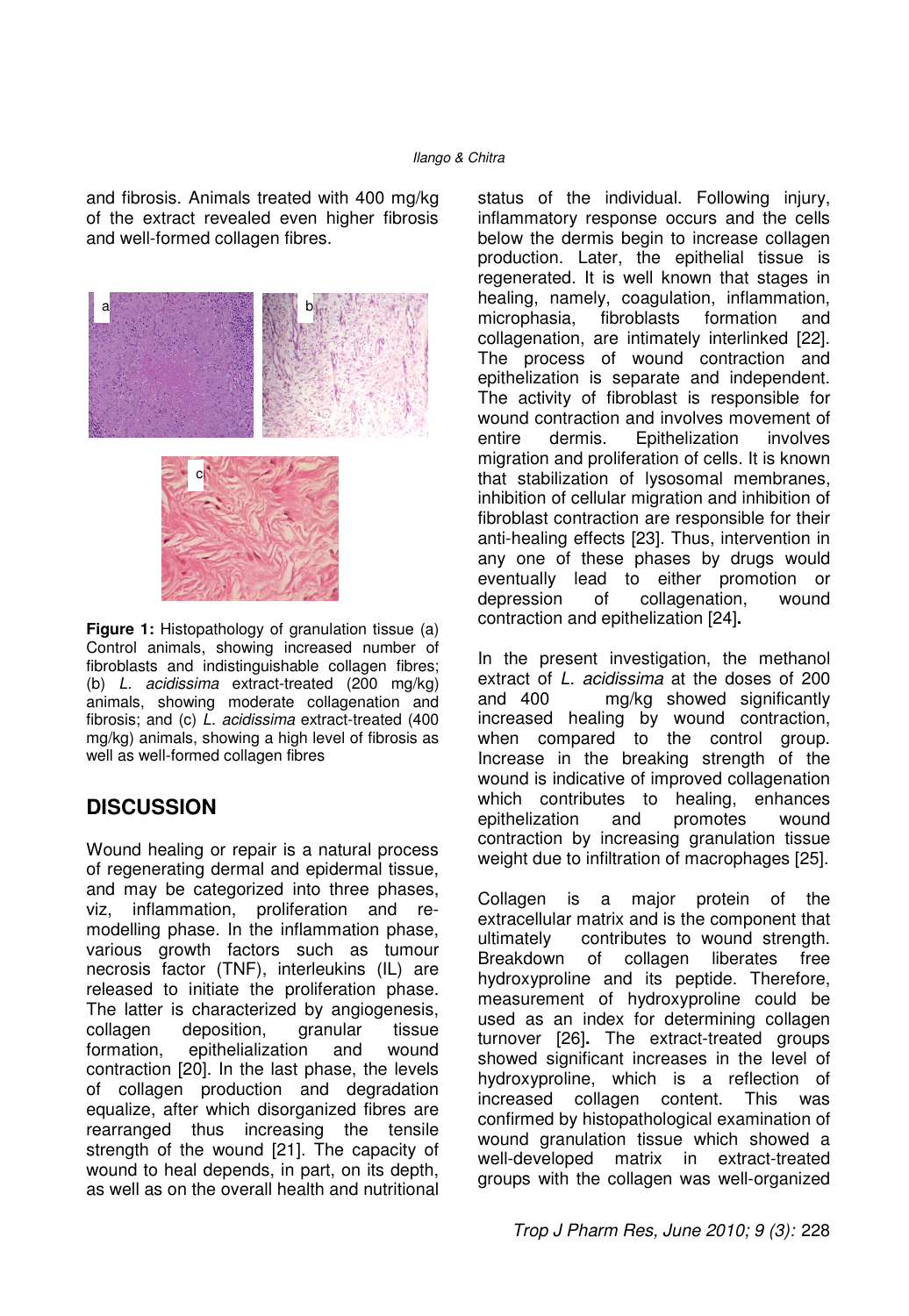and bundles formed between the cells. There was also better neovascularisation in the extract-treated groups than in the wounded control groups.

Reactive oxygen species (ROS) play a vital role in wound healing and can trigger various beneficial oxygen free radicals. ROS also play an important role in the failure of ischaemic wound healing while antioxidants improve healing in ischaemic skin wounds [27]**.** Elevated lipid peroxide levels have also been demonstrated in certain inflammatory skin lesions such as wound and dermatitis [28]. Therefore, if a compound has antioxidant potential, it can be a good therapeutic agent for enhancing the wound healing process [29]**.** An increase in the levels of anti-oxidant enzymes (SOD and catalase) was observed in the granulation tissue of the extract-treated groups may also have contributed to the wound healing effect of the extract.

### **CONCLUSION**

The present study indicates the wound healing and antioxidant activities of L. acidissima in experimental animal using incision, excision and dead space wound models. Further studies are going on in our laboratory to isolate and identify the active principles responsible for the wound healing and antioxidant activities of this extract.

### **ACKNOWLEDGEMENT**

The authors are grateful to Dr R Shivakumar, Pro-Vice Chancellor, SRM University and Dr KS Lakshmi, Dean, College of Pharmacy, SRM University, Kattankulathur, for providing facilities to carry out this work.

### **REFERENCES**

1. Anonymous, The Wealth of India: A Dictionary of Indian Raw Materials and Industrial Products, IV volume series. Publications & Information Directorate (CSIR), New Delhi, 1995. p. 19.

- 2. Kirtikar KR, Basu BD. Indian Medicinal Plants. International Distributors, 2005, Vol I, pp. 478-79.
- 3. Saima Y, Das AK , Sarkar KK , Sen AK, Sur P. An antitumor pectic polysaccharide from Feronia limonia,Int.J.Biol.Macromol, 2000; 27: 333- 335.
- 4. Ghosh P, Sil P, Majumdar SG, Thakur S A<br>Coumarin from Limonia acidissima. acidissima. Phytochemistry,1982; 21: 240-241.
- 5. Chatterjee A, Sankar S, Shoolery JN. 7-Phenyl acetoxy Coumarin from Limonia crenulata Phytochemistry, 1980; 19: 2219-2220.
- 6. Parthasarathi G, Prabal S, Srabani D, Swapnadip T, Kokke WCMC, Akihisa T, Shimizu N,Tamura T, Matsumoto T. Tyramine Derivatives from the Fruit of Limonia acidissima. .J. Nat. Prod, 1991; 54: 1389– 1393.
- 7. Kamat CD, Khandelwal KR, Bodhankar SL, Ambawade SD, Mhetre NA. Hepatoprotective activity of leaves of Feronia elephantum Correa (Rutaceae) against  $ccl<sub>4</sub>$ - induced liver damage in rats. J.Natural Remedies, 2003; 3: 148-154.
- 8. Adikaram NKB, Yamuna A, Lesliegunatilaka A, Ratnayuke Bandara BM, Kithsiri EM Wijeratne. Antifungal activity, acid and sugar content in wood apple (Limonia acidissima) and their relation to fungal development. Plant pathology, 2007; 38: 258–265.
- 9. Rahman MM, Gray Al. Antimicrobial constituents from stem bark of Feronia limonia, Phytochemistry, 2001; 59: 73 – 77.
- 10. Sidhu GS, Mani H, Gaddipatti JP, Singh AK, Seth P, Banaudha KK, Patnaik GK Maheshwari RK. Curcumin enhances wound healing in streptozotocin induced aiabetic rats and genetically diabetic mice. Wound Repair and Regeneration, 1999; 7:362–374.
- 11. Houghton PJ, Hylands PJ, Mensahb AY, Hensel A, Deters AM. In vitro tests and ethnopharmacological investigations: wound healing as an example. J. Ethnopharmacol, 2005; 100: 100– 107.
- 12. OECD (2001) Test Guideline 423. OECD Guideline for Testing of Chemicals. Acute Oral Toxicity– Acute Toxic Class. http://www.oecd.org/ document.
- 13. Morton JP, Malone MH. Evaluation of vulnerary activity by open wound procedure in rats. Arch Int Pharmacodyn, 1972; 196: 117-120.
- 14. Ehrlich HP, Hunt TK. The effect of cortisone and anabolic steroids on the tensile strength of healing wounds. Ann Surg, 1968; 167: 117.
- 15. Lee KH. Studies on the mechanism of action of salicylates II. Effect of vitamin A on wound healing retardation of aspirin. J.Pharmacol Sci, 1968; 57: 1238-1240.
- 16. Neumann RE, Logan MA. The determination of collagen and elastin in tissues. J.Biochem, 1972; 186: 549-556.